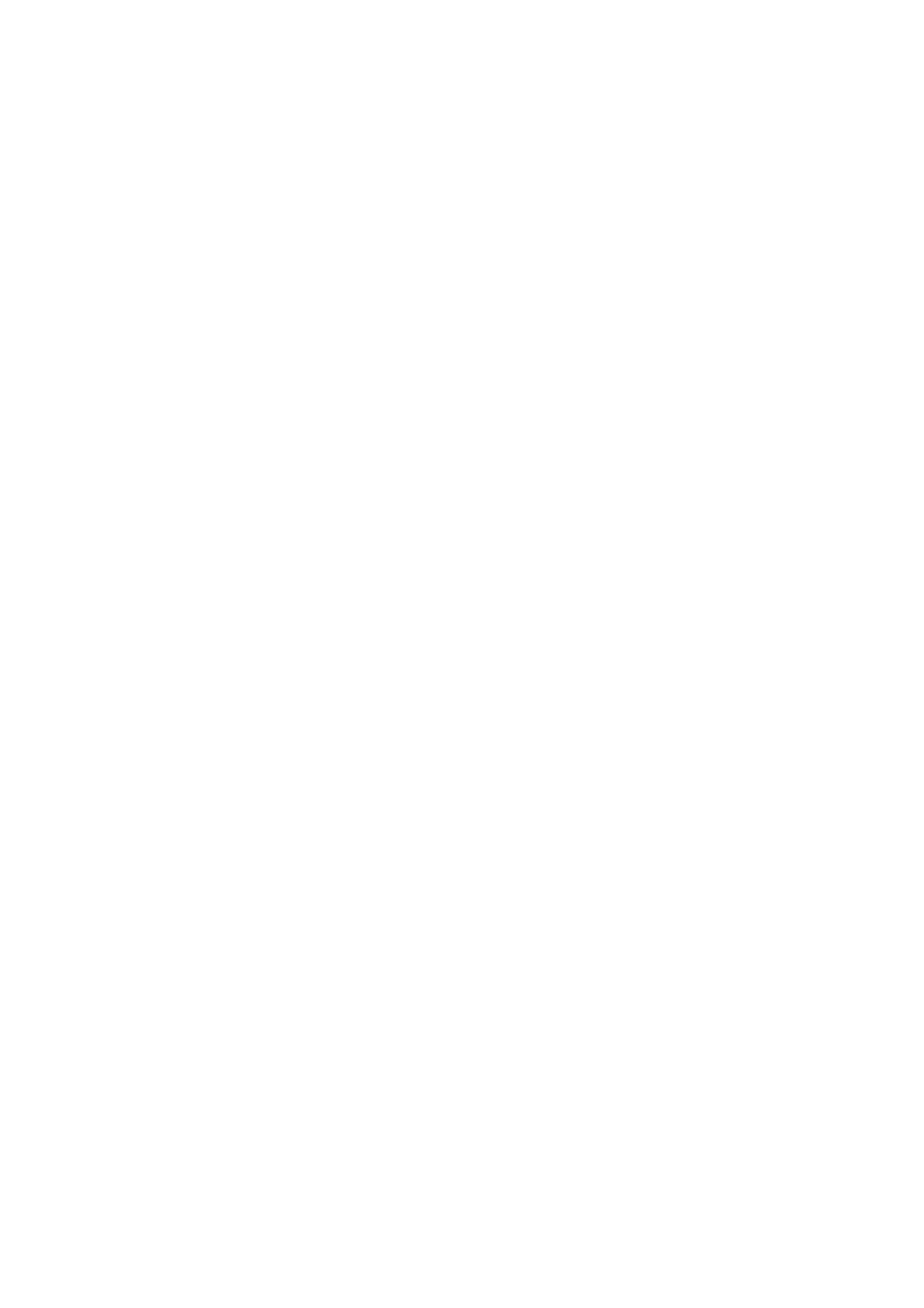# **DRIFT-DIFFUSION LIMITS OF KINETIC MODELS FOR CHEMOTAXIS: A GENERALIZATION**

H. HWANG, K. KANG, AND A. STEVENS

Abstract. We study a kinetic model for chemotaxis introduced by Othmer, Dunbar, and Alt [22], which was motivated by earlier results of Alt, presented in [1], [2]. In two papers by Chalub, Markowich, Perthame and Schmeiser, it was rigorously shown that, in three dimensions, this kinetic model leads to the classical Keller-Segel model as its drift-diffusion limit when the equation of the chemo-attractant is of elliptic type [4], [5]. As an extension of these works we prove that such kinetic models have a macroscopic diffusion limit in both two and three dimensions also when the equation of the chemo-attractant is of parabolic type, which is the original version of the chemotaxis model.

### **INTRODUCTION**

In [16] and [17] Keller and Segel introduced and studied a model for aggregation of the cellular slime mold *Dictyostelium discoideum* due to cyclic AMP which is an attractive chemical signal for the amoebae. The model is of advection-diffusion type and consists of two coupled parabolic equations

(1) 
$$
\frac{\partial \rho}{\partial t} = \nabla \cdot (D(\rho, S) \nabla \rho - \chi(\rho, S) \rho \nabla S),
$$

(2) 
$$
\frac{\partial S}{\partial t} = D_0 \Delta S + \phi(\rho, S).
$$

Here  $\rho = \rho(x, t)$  denotes the cell density and  $S = S(x, t)$  is the density of the chemo-attractant. The cells are attracted by the chemical and  $\chi$  denotes their chemotactic sensitivity. The substance S diffuses and is also produced by the amoebae. Typically  $\phi(\rho, S)$  is given by

(3) 
$$
\phi(\rho, S) = \alpha \rho - \beta S, \qquad \alpha, \beta \ge 0.
$$

where  $-\beta S$  is the loss term due to decay or external chemical reactions. The first rigorous derivation of the macroscopic chemotaxis equations from microscopic models, namely interacting stochastic many particle sytems, was given in [26].

In [4] a kinetic model of the equation (1) was discussed with a reduced version of the equation (2) which is the Poisson equation without decay term

$$
(4) \t-\Delta S = \alpha \rho.
$$

The following kinetic equation for the oriented cell density  $f = f(x, v, t) \ge 0$  is considered in [4, page 3]

(5) 
$$
\frac{\partial f}{\partial t} + v \cdot \nabla_x f = \int_V (T[S]f' - T^*[S]f) dv',
$$

where x, v, and t indicate position, velocity, and time, respectively. Here the abbreviations  $f' = f(x, v', t)$ ,  $T[S] = T[S](x, v, v', t)$  and  $T^*[S] = T[S](x, v', v, t)$  are used. The cell density  $\rho$  fulfills

(6) 
$$
\rho(x,t) = \int_V f(x,v,t)dv,
$$

where V is the set of admissible velocities which is assumed to be compactly supported (e.g. spherically symmetric balls, spheres, or spherical shells).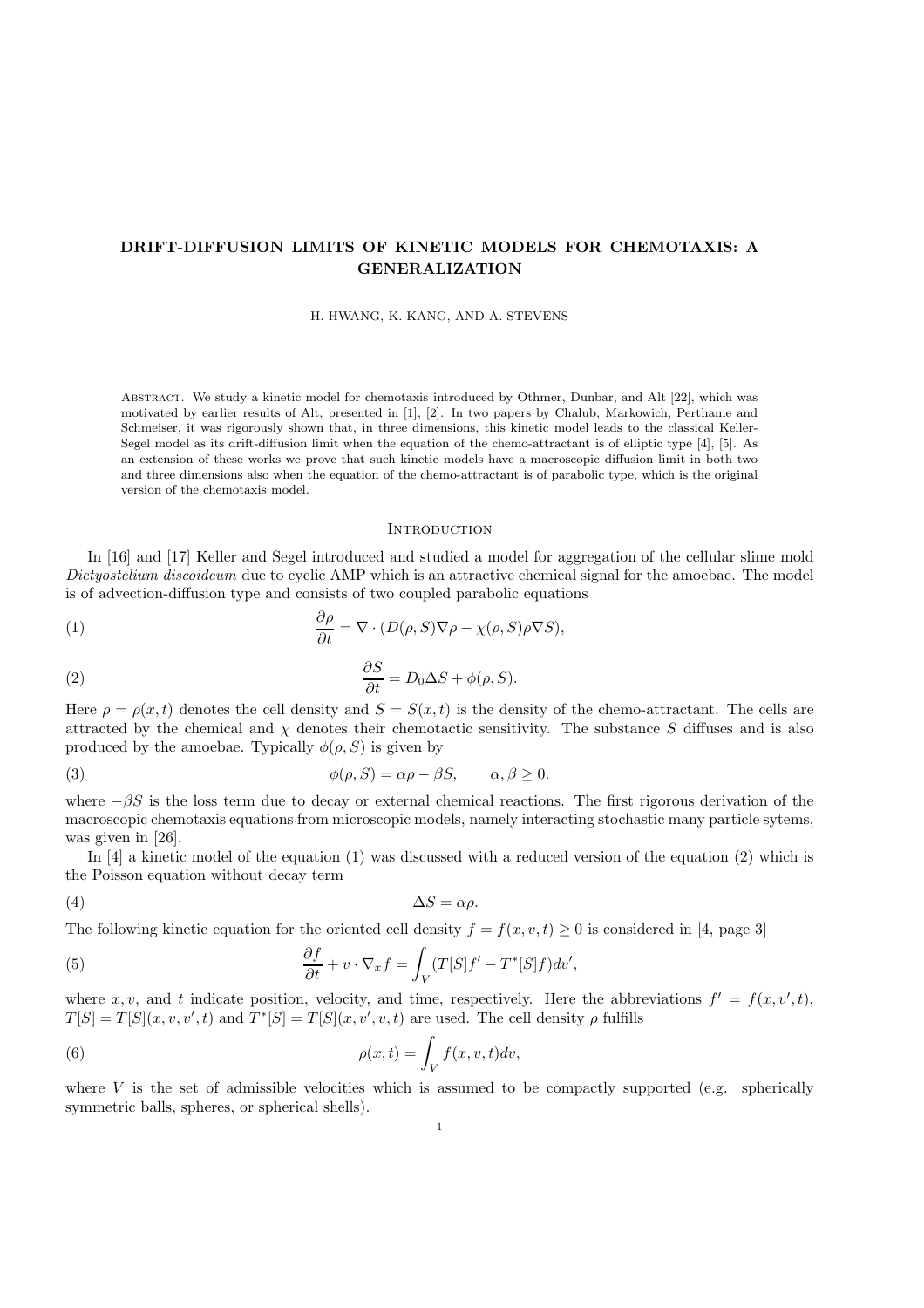Using stochastic models for the motion of bacteria and leukocytes Alt formally derived (1) from a transport equation which is similar to (5), [1, section 8], [2, section 3]. Later a general formulation of this velocity-jump process was presented and studied in [22, section 3]. In [23] and [24] Othmer and Hillen studied the formal diffusion limit of a transport equation of (5) by moment expansions, which is the generalization of earlier Alt's works [1], [2], and showed its limit becomes chemotaxis equations (1), (2) under specific assumptions on turning kernel (see e.g. [24, see page 1237-1240]). Based on their results [24] a rigorous proof of their limit was given in [4]. After using diffusive scaling of time and space, the non-dimensional form of (5) leads to [4, page 4]

(7) 
$$
\epsilon^2 \frac{\partial f_{\epsilon}}{\partial t} + \epsilon v \cdot \nabla_x f_{\epsilon} = -\mathcal{T}_{\epsilon}[S_{\epsilon}](f_{\epsilon}), \qquad x \in \mathbb{R}^n, \ v \in V, \ t > 0
$$

where

$$
\mathcal{T}_{\epsilon}[Z](g) = \int_{V} (T_{\epsilon}^{*}[Z]g - T_{\epsilon}[Z]g')dv'.
$$

The diffusion limit  $\epsilon \to 0$  was studied with respect to initial conditions

(8) 
$$
f_{\epsilon}(x,v,0) = f_0(x,v), \qquad x \in \mathbb{R}^n, v \in V,
$$

and coupled to the equation (2) for the chemo-attractant. The authors proved in [4] that the coupled nonlinear system (7), (8), and (2) results in Keller-Segel type equations for chemotaxis as its macroscopic drift-diffusion limit under suitable conditions turning kernel in three dimension (compare e.g. [4, Theorem 5] and [5, Theorem 2]). In [4] and [5], the authors also proved that for suitable turning kernels, blow up can be prevented on the kinetic level for fixed  $\epsilon > 0$ . However, there seem to be some technical difficulties to prove the limit in two dimension, although a similar result is expected to hold as in three dimensions. The method of proofs in [4] is mainly based on the potential estimate for S in (2) where S has the following Newtonian potential representation in  $\mathbb{R}^3$ , i.e.

$$
S(x,t) = \frac{1}{4\pi} \int_{\mathbb{R}^3} \frac{\rho(y,t)}{|x-y|} dy.
$$

In this article, we consider the transport equation (7) with initial condition (8) coupled to

(9) 
$$
\frac{\partial S_{\epsilon}}{\partial t} - \Delta S_{\epsilon} = \rho_{\epsilon} = \int_{V} f_{\epsilon} dv
$$

instead of (4).

Our main result is the existence of a macroscopic diffusion limit of the kinetic model in both two and three dimensions. More precisely, under the same assumptions on the turning kernel  $K[S]$  as given in [4], we prove that the coupled nonlinear system (7), (8), and (9) converges to Keller-Segel type equations for  $\epsilon \to 0$  (compare Theorem 3.4). We can also show that certain kernels excludes blow up of the solutions in finite time on the kinetic level (compare Theorem 2.5). Our main tool is the potential estimate for the heat operator for S. More precisely, we use the following representation formula

(10) 
$$
S_{\epsilon}(x,t) = \Gamma * \rho_{\epsilon}(x,t) = \int_0^t \int_{\mathbb{R}^n} \frac{1}{(4\pi(t-s))^{\frac{n}{2}}} e^{-\frac{|x-y|^2}{4(t-s)}} \rho_{\epsilon}(y,s) dyds.
$$

For simplicity, throughout this article, the decay term is assumed to be zero, i.e.  $\beta = 0$  in (3). Our result is true however also for non-zero decay term, see also the discussion in Remark 3.6.

The plan of this paper is as follows: In section 2, we introduce notations used in this article and briefly review derivations of the macroscopic equation presented in [4]. In section 3, we prove that the kinetic model has a global solution for  $(7)-(10)$  under the same assumptions on the turning kernel as in [4]. In section 4, we present the proof of existence of the diffusion limit for a short time interval.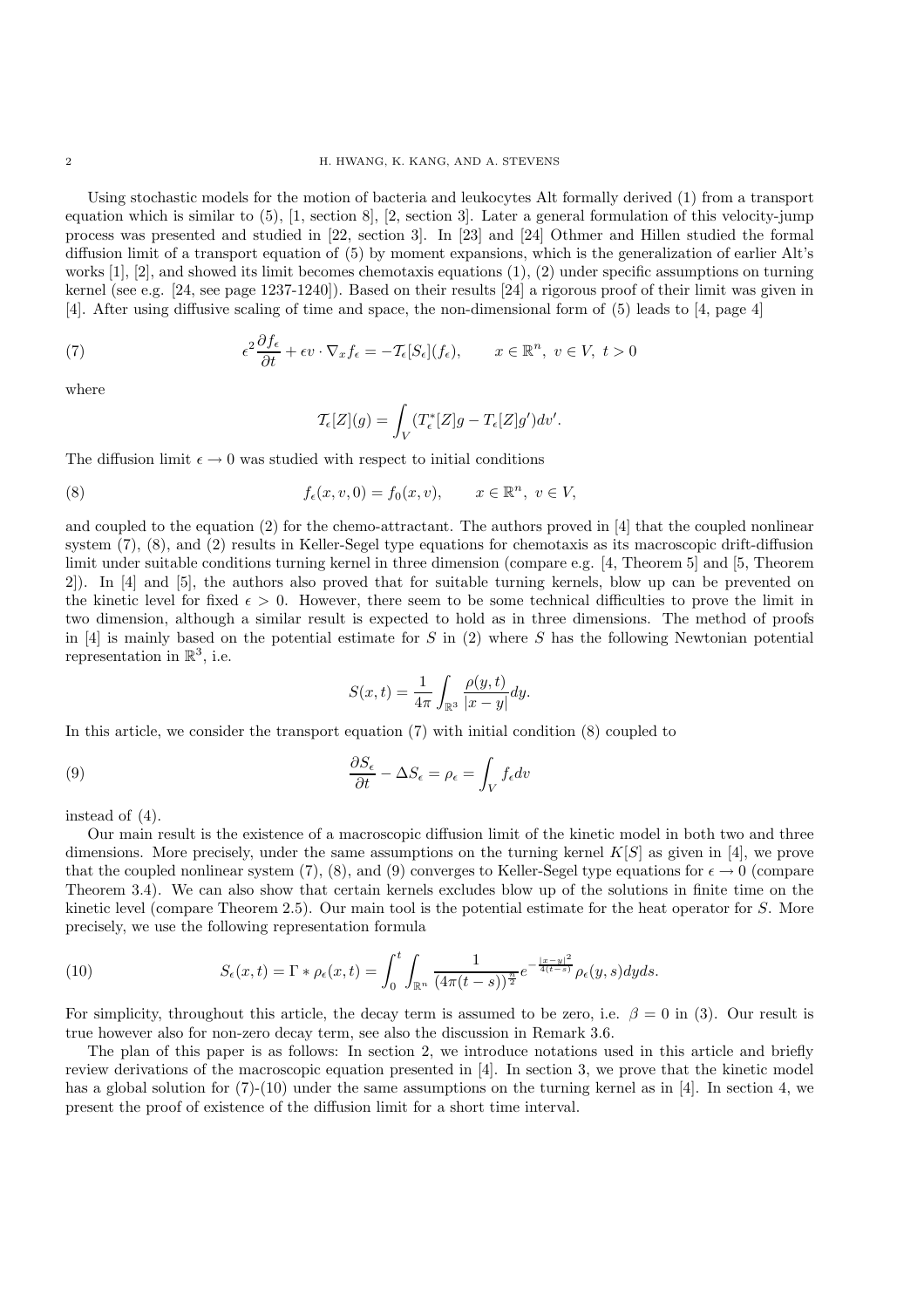### 1. Preliminaries

We first introduce notations which will be used throughout this article and also recall some observations presented in [4].

- $z_0 = (x_0, t_0)$  denotes an arbitrary point in  $\mathbb{R}^{n+1}$ , where  $x_0 \in \mathbb{R}^n$  and  $t_0 \in [0, \infty)$ .
- By  $\Gamma$  we denote the fundamental solution of the heat equation in  $\mathbb{R}^n \times \mathbb{R}$

$$
\Gamma(x,t) = \frac{1}{(4\pi t)^{\frac{n}{2}}} e^{-\frac{|x|^2}{4t}}.
$$

• For  $\Omega \subset \mathbb{R}^n$  and  $1 \leq q \leq \infty$ ,  $L^q(\Omega)$  denotes the Banach space of measurable functions with

$$
||u||_{L^q(\Omega)} = \left(\int_{\Omega} |u(x)|^q \, dx\right)^{1/q}, q < \infty \quad \text{and} \quad ||u||_{L^{\infty}(\Omega)} = \operatorname{ess} \sup_{\Omega} |u|.
$$

Let  $L_+^q(\Omega) = \{ f \in L^q(\Omega) : f \geq 0 \}.$ 

• Let  $Q = \Omega \times (a, b)$ . For  $1 \leq q \leq \infty$ ,  $L^q(Q)$  denotes the Banach space of all measurable functions with the finite norm

$$
||u||_{L^{q}(Q)} = \left(\int_{a}^{b} \int_{\Omega} |u(x,t)|^{q} dx dt\right)^{1/q}
$$

• For  $1 \le q \le \infty$ ,  $W^{k,q}(\Omega)$  denotes the usual Sobolev space; i.e.,  $W^{k,q}(\Omega) = \{u : D^{\alpha}u \in L^q(\Omega), 0 \le |\alpha| \le k\}.$ 

.

- $C^{\alpha}(\Omega)$  denotes the Banach space of functions that are Hölder continuous with the exponent  $\alpha \in (0,1)$ , and  $C^{k+\alpha}(\Omega)$  consists of all functions whose all derivatives up to k–th order are Hölder continuous with the exponent  $\alpha \in (0,1)$ .
- $u \in L^p_{loc}(Q)$  means  $u \in L^p(Q')$  for all  $Q' \Subset Q$ .
- By  $C = C(\alpha, \beta, \ldots)$  we denote a constant depending on the prescribed quantities  $\alpha, \beta, \ldots$ . The domain  $\Omega$  considered in this article is  $\mathbb{R}^2$  or  $\mathbb{R}^3$ .

To make this note self-contained, we review the formal derivation of the macroscopic equation from the kinetic model presented in [4] (compare the details in [4, page 5-7]). Since the integral of  $\mathcal{T}_{\epsilon}[S](f)$  with respect to the velocity vanishes, the macroscopic conservation equation is obtained

(11) 
$$
\frac{\partial \rho_{\epsilon}}{\partial t} + \nabla \cdot J_{\epsilon} = 0,
$$

where  $J_{\epsilon}(x,t) = \epsilon^{-1} \int_V v f_{\epsilon}(x,v,t) dv$  is the flux density. The turning kernel is assumed to have the following asymptotic expansion  $T_{\epsilon}[S] = T_0[S] + \epsilon T_1[S] + O(\epsilon^2)$ . Then the turning operator can be expanded in a similar way and

$$
\mathcal{T}_k[S](f) = \int_V (T_k^*[S]f - T_k[S]f')dv'.
$$

By asymptotic expansion of  $f_{\epsilon} = f_0 + \epsilon f_1 + O(\epsilon^2)$  and  $S_{\epsilon} = S_0 + \epsilon S_1 + O(\epsilon^2)$ , the equation for the leading order terms can be obtained from (7):

(12) 
$$
\mathcal{T}_0[S_0](f_0) = 0, \quad S_0 = \rho_0 * \Gamma, \quad \rho_0 = \int_V f_0 dv.
$$

Comparing coefficients in (7) results in

(13) 
$$
v \cdot \nabla_x f_0 = -\mathcal{T}_0[S_0](f_1) - \mathcal{T}_1[S_0](f_0) - \mathcal{T}_{0S}[S_0, S_1](f_0)
$$

where  $\mathcal{T}_{0S}[S_0, S_1]$  is a turning operator and its kernel is the Frechet derivative of  $T_0$  with respect to S, evaluated at  $S_0$  in the direction  $S_1$ . Here, for clarity, we recall the assumptions on the leading order turning operator presented in [4, (A0) page 6].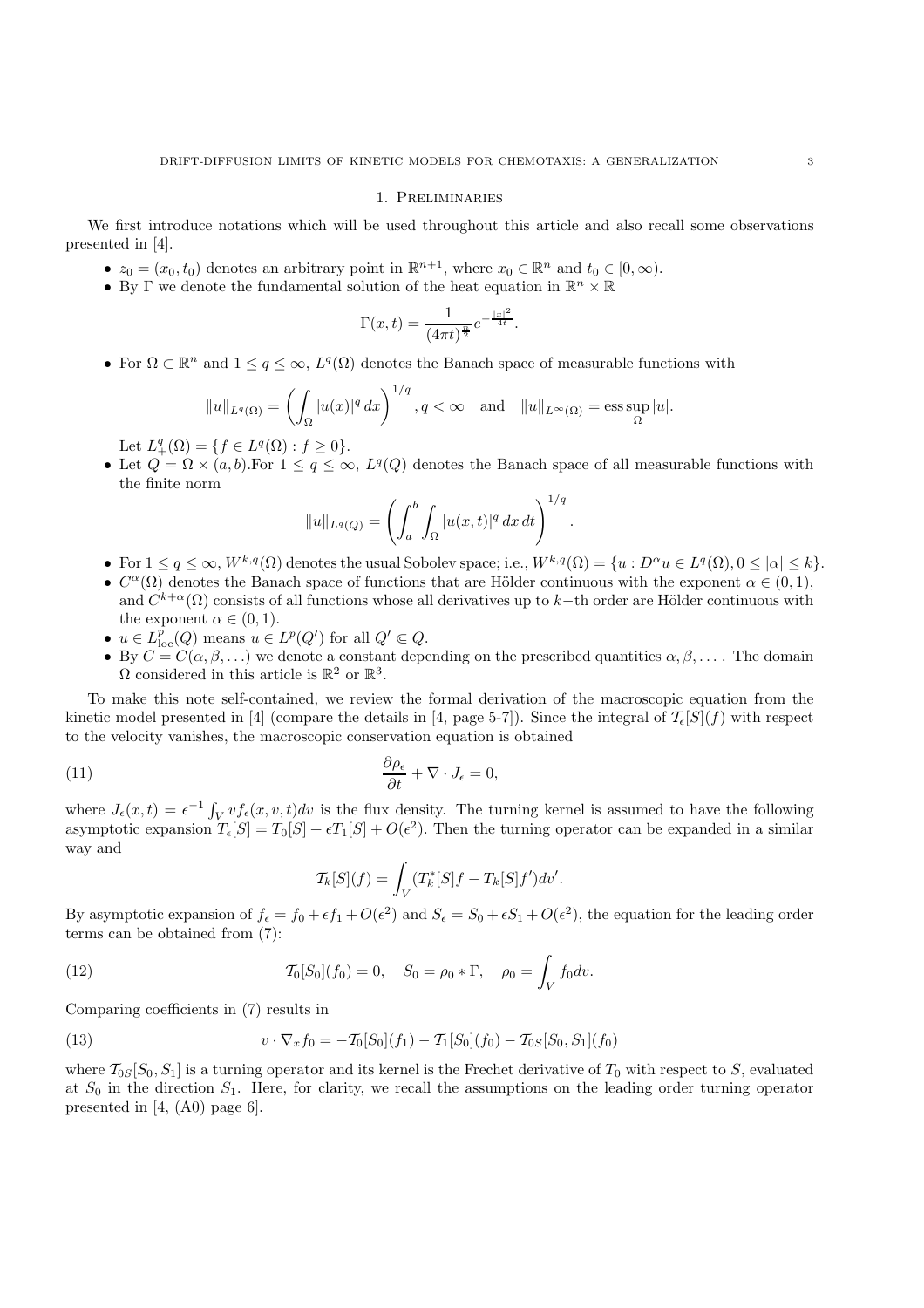**Assumption 1.1.** *There exists a bounded velocity distribution*  $F(v) > 0$ , such that  $T_0^*[S]F = T_0[S]F'$  and

$$
\int_{V} vF(v)dv = 0, \qquad \int_{V} F(v)dv = 1.
$$

*The turning rate*  $T_0[S]$  *is bounded, and there exists a constant*  $\gamma = \gamma[S] > 0$  *such that*  $T_0[S]/F \ge \gamma$  *for all*  $(v, v') \in V \times V, x \in \mathbb{R}^n$ , and  $t > 0$ .

Let us recall two useful lemmas proven in [4].

**Lemma 1.2.** *Let*  $\chi : \mathbb{R} \to \mathbb{R}$ ,  $g : V \to \mathbb{R}$ , and let

$$
\phi_{\epsilon}^S[S] = \frac{T_{\epsilon}[S]F' + T_{\epsilon}^*[S]F}{2}, \quad \phi_{\epsilon}^A[S] = \frac{T_{\epsilon}[S]F' - T_{\epsilon}^*[S]F}{2},
$$

*denote the symmetric and, respectively, antisymmetric part of*  $T_{\epsilon}[S]F'$ . Then

$$
\int_{V} \int_{V} \mathcal{T}_{\epsilon}(Fg) \chi(g) dv = \frac{1}{2} \int_{V} \int_{V} \phi_{\epsilon}^{S}[S](g - g')(\chi(g) - \chi(g')) dv' dv
$$

$$
+ \frac{1}{2} \int_{V} \int_{V} \phi_{\epsilon}^{A}[S](g + g')(\chi(g) - \chi(g')) dv' dv.
$$

*The same holds for*  $\mathcal{T}_k[S]$  *with analogous definitions of*  $\phi_K^S[S]$  *and*  $\phi_k^A[S]$ *.* 

**Proof.** See Lemma 1 in [4].

With  $g = f/F$  and  $\chi = id$  one obtains

**Lemma 1.3.** *Let the assumption 1.1 hold. Then, the entropy equality*

$$
\int_{V} \mathcal{T}_{0}[S](f) \frac{f}{F} dv = \frac{1}{2} \int_{V} \int_{V} \phi_{0}^{S}[S](\frac{f}{F} - \frac{f'}{F'})^{2} dv' dv \ge 0
$$

*holds.* For  $g \in L^2(V; dv/F)$ *, the equation*  $\mathcal{T}_0[S](f) = g$  *has a unique solution*  $f \in L^2(V; dv/F)$  *satisfying*  $\int_V f dv = 0$  if and only if  $\int_V g dv = 0$ .

**Proof.** See Lemma 2 in [4].

The kernel of  $\mathcal{T}_0[S]$  is spanned by F, thus from (12) and by using the entropy equality one obtains  $f_0(x, v, t) =$  $\rho_0(x,t)F(v)$  where  $p_0$  has to be determined. Since the equilibrium distribution is independent of S, (13) leads to

(14) 
$$
\mathcal{T}_0[S_0](f_1) = -vF \cdot \nabla \rho_0 - \rho_0 \mathcal{T}_1[S_0](F).
$$

Therefore,  $f_1$  can be written as follows

$$
f_1(x, v, t) = -\kappa(x, v, t) \cdot \nabla \rho_0(x, t) - \Theta(x, v, t) \rho_0(x, t) + \rho_1(x, t) F(v),
$$

where  $\kappa = \kappa[S_0], \Theta = \Theta[S_0]$  are solutions of  $\mathcal{T}_0[S_0](\kappa) = vF, \mathcal{T}_0[S_0](\Theta) = \mathcal{T}_1[S_0](F)$ , respectively, and  $\rho_1$  is a new unknown. For the flux density, we have the asymptotic expansion  $J_{\epsilon} = \int_{V} vf_1 dv + O(\epsilon)$ . Therefore, passing to the limit  $\epsilon \rightarrow 0$ , the conservation equation (11) becomes the following convection-diffusion equation

(15) 
$$
\partial_t \rho_0 - \nabla \cdot (D[S_0] \nabla \rho_0 - \Gamma[S_0] \rho_0) = 0,
$$

where the diffusive tensor and the convection field are given by

$$
D[S_0](x,t) = \int_V v \otimes \kappa[S_0](x,v,t)dv, \quad \Gamma[S_0](x,t) = -\int_V v\Theta[S_0](x,v,t)dv.
$$

Here tensor notation is used, i.e.  $u \otimes v = (u_i v_j)_{i,j=1,\dots,n}$ . Thus, the formal limit of (7) and (10) is the equation (15) coupled to

(16) 
$$
S_0 = \rho_0 * \Gamma = \int_0^t \int_{\mathbb{R}^n} \frac{1}{(4\pi(t-s))^{\frac{n}{2}}} e^{-\frac{|x-y|^2}{4(t-s)}} \rho_0(y,s) dy ds.
$$

 $\Box$ 

 $\Box$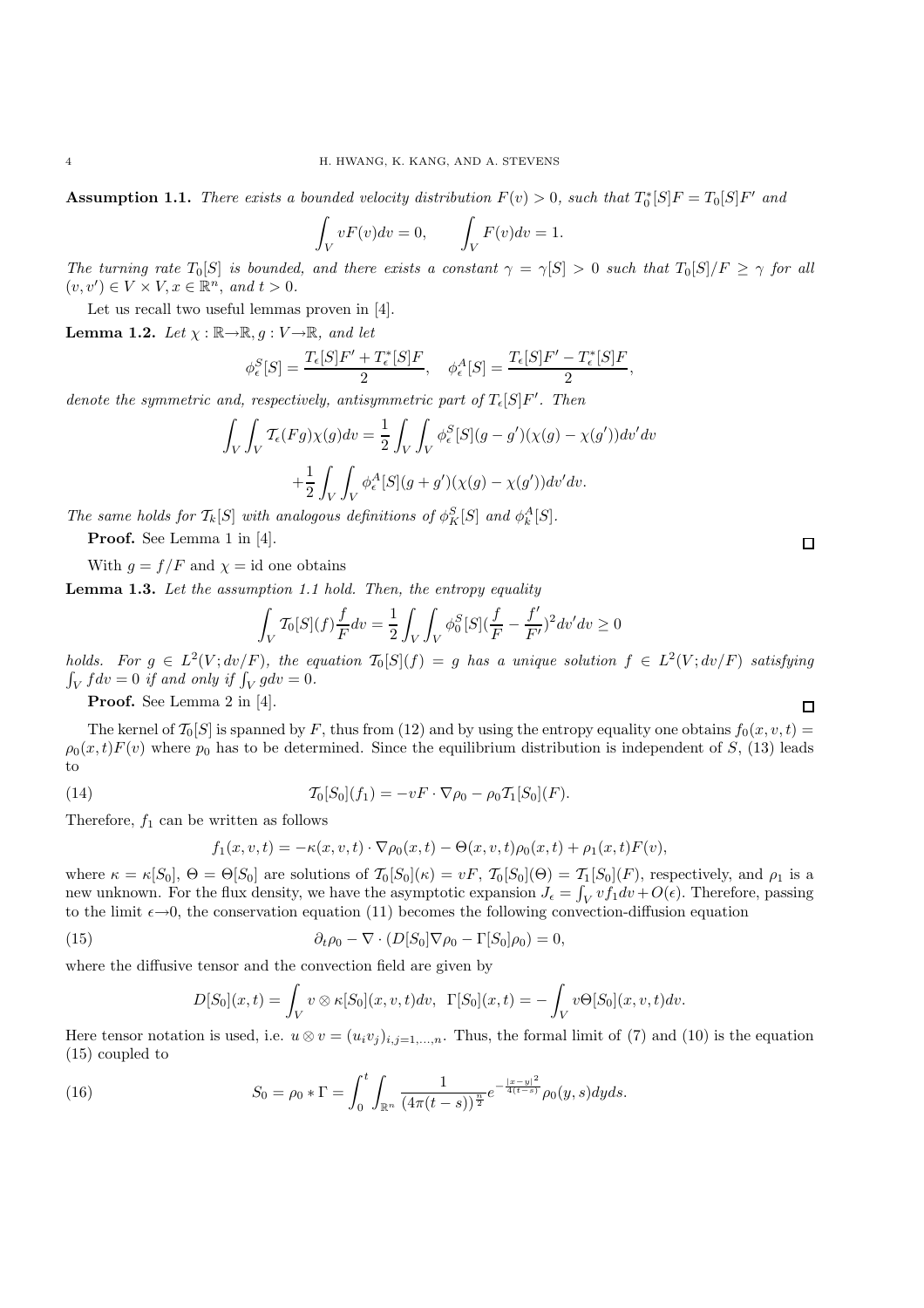## 2. Global solutions of kinetic model

In this section we show that solutions of the coupled system (7)-(10) do not blow up for fixed  $\epsilon > 0$  if the turning kernel satisfies a certain structure condition. Without loss of generality, let us set  $\epsilon = 1$  in (7). We first recall some well-known facts needed for our purpose.

**Theorem 2.1.** *(Young's inequality)* Suppose  $1 \leq p, q, r \leq \infty$ *. If*  $f \in L^p(\mathbb{R}^n)$  *and*  $g \in L^r(\mathbb{R}^n)$ *, then*  $f * g \in L^q(\mathbb{R}^n)$  *and* 

$$
||f * g||_{L^{q}(\mathbb{R}^n)} \leq ||f||_{L^{p}(\mathbb{R}^n)} ||g||_{L^{r}(\mathbb{R}^n)}, \qquad \frac{1}{q} = \frac{1}{p} + \frac{1}{r} - 1.
$$

**Proof.** See e.g. [7, page 232-233].

**Lemma 2.2.** *(Gronwall's inequality) Let* <sup>g</sup> *and* <sup>h</sup> *be positive functions. Suppose that* <sup>f</sup> *is continuous and satisfies*

$$
f(t) \le g(t) + h(t) \int_0^t f(s)ds.
$$

*Then*

(17) 
$$
f(t) \leq g(t) + h(t) \int_0^t g(s) e^{\int_s^t h(\tau) d\tau} ds.
$$

**Proof.** Computations are straightforward, and thus the details are omitted (see e.g. [6]).

The next lemma shows  $L^p$  and  $L^\infty$ -estimate of S in terms of f.

**Lemma 2.3.** *Suppose* S *to be a solution of* (9) *in*  $\mathbb{R}^n$  *with*  $n = 2, 3$ *.* 

(1) In the case  $n = 2$ , S satisfies the following estimates

(18) 
$$
||S(\cdot,t)||_{L^p(\mathbb{R}^2)} \leq Cpt^{\frac{1}{p}}||f_0(\cdot,\cdot)||_{L^1(\mathbb{R}^2 \times V)} \qquad 1 \leq p < \infty,
$$

(19) 
$$
||S(\cdot,t)||_{L^{\infty}(\mathbb{R}^2)} \leq C t^{\frac{1}{2}} \sup_{0 \leq s \leq t} ||f(\cdot,\cdot,s)||_{L^2(\mathbb{R}^2 \times V)}.
$$

(2) In the case  $n = 3$ , S satisfies the following estimates

(20) 
$$
||S(\cdot,t)||_{L^p(\mathbb{R}^3)} \leq C \frac{2p}{3-p} t^{-\frac{1}{2}+\frac{3}{2p}} ||f_0(\cdot,\cdot)||_{L^1(\mathbb{R}^3 \times V)} \qquad 1 \leq p < 3,
$$

(21) 
$$
||S(\cdot,t)||_{L^{\infty}(\mathbb{R}^3)} \leq C t^{\frac{1}{4}} \sup_{0 \leq s \leq t} ||f(\cdot,\cdot,s)||_{L^2(\mathbb{R}^3 \times V)}.
$$

**Proof.** We first consider the case  $n = 2$ . For given p with  $1 \leq p < \infty$ , using Young's inequality and then change variables  $y = \frac{\tilde{y}}{\sqrt{t-s}}$ , we have

$$
||S(\cdot,t)||_{L^p(\mathbb{R}^2)} \le \int_0^t ||\Gamma(\cdot,t-s)||_{L^p(\mathbb{R}^2)} ||\rho(y,s)||_{L^1(\mathbb{R}^2)}
$$
  

$$
\le C \int_0^t \frac{1}{(t-s)^{1-\frac{1}{p}}} ds ||f_0||_{L^1(\mathbb{R}^2 \times V)} = Cpt^{\frac{1}{p}} ||f_0||_{L^1(\mathbb{R}^2 \times V)}
$$

where  $C = C(p)$ . In the last equality we used  $1 - 1/p < 1$  for all  $1 \leq p < \infty$ . We also used that  $||f(\cdot,\cdot,t)||_{L^1(\mathbb{R}^2\times V)}=||f_0(\cdot,\cdot)||_{L^1(\mathbb{R}^2\times V)}$  due to the macroscopic conservation equation (11). Similarly, for  $n=3$ we have

$$
||S(\cdot,t)||_{L^p(\mathbb{R}^3)} \leq \int_0^t ||\Gamma(\cdot,t-s)||_{L^p(\mathbb{R}^3)} ||\rho(y,s)||_{L^1(\mathbb{R}^3)}
$$
  

$$
\leq C \int_0^t \frac{1}{(t-s)^{\frac{3}{2}-\frac{3}{2p}}} ds ||f_0||_{L^1(\mathbb{R}^3 \times V)} = C \frac{2p}{3-p} t^{-\frac{1}{2}+\frac{3}{2p}} ||f_0||_{L^1(\mathbb{R}^3 \times V)},
$$

 $\Box$ 

 $\Box$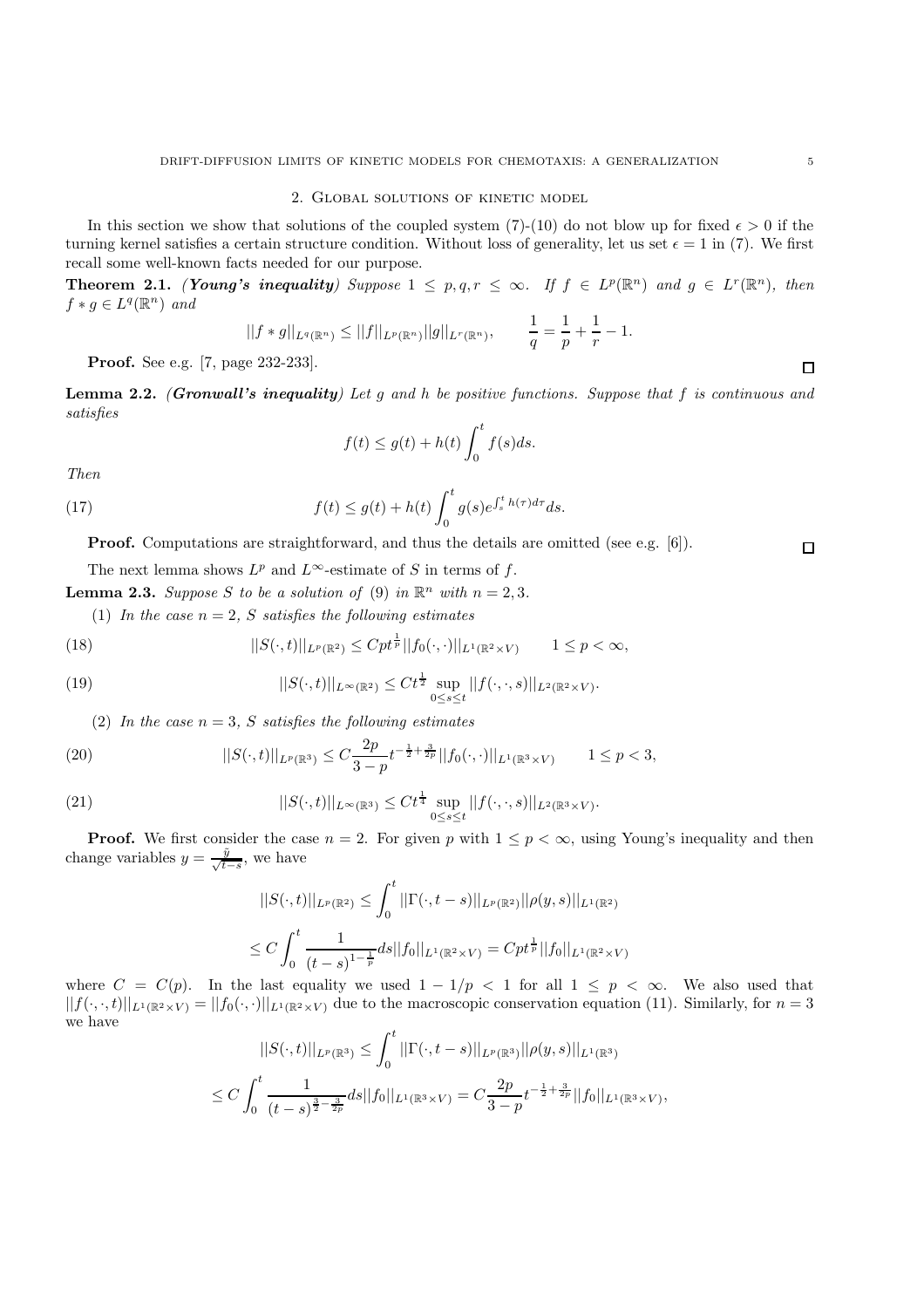where  $1 \leq p \leq 3$  was used in the last calculation. Since estimates (19) and (21) can easily be seen by similar computations, we omit the details. This completes the proof.  $\Box$ 

The structure condition for  $T[S]$  assumed in [4, (A1) page 12] is

**Assumption 2.4.** *There exists*  $C > 0$  *such that for all*  $x \in \mathbb{R}^n$ ,  $v, v' \in V$ ,  $t \in \mathbb{R}^+$  *and*  $S \in W^{1,\infty}(\mathbb{R}^n)$ , *nonnegative turning kernel* T *satisfies*

(22) 
$$
T[S](x, v, v', t) \le C(1 + S(x + v, t) + S(x - v', t)).
$$

Under the Assumption 2.4, the next theorem shows the global existence of solutions for system  $(7)-(10)$ . **Theorem 2.5.** Let the Assumption 2.4 hold. Assume that  $f_0 \in L^1_+ \cap L^\infty(\mathbb{R}^n \times V)$  where  $n = 2$  or 3. Then there  $\exists$  *exist global solutions*  $f(\cdot, \cdot, t) \in L^1_+ \cap L^\infty(\mathbb{R}^n \times V)$  and  $S(\cdot, t) \in L^p(\mathbb{R}^n)$  *for all*  $2 \leq p \leq +\infty$  *for all*  $t \in [0, \infty)$  *of the nonlinear system* (7)-(10) *for any fixed*  $\epsilon > 0$ *.* 

**Proof.** Here, without loss of generality, we assume  $\epsilon = 1$ . Mass is conserved for  $\rho$ , thus  $||\rho(\cdot,t)||_{L^1(\mathbb{R}^n)} =$  $||f_0||_{L^1(\mathbb{R}^n\times V)}$ . Since the turning kernel is nonnegative, we have

$$
\partial_t f(x, v, t) + v \cdot \nabla_x f(x, v, t) \leq \int_V T[S](x, v, v', t) f(x, v', t) dv'.
$$

Using the Assumption 2.4, we get

$$
f(x, v, t) \leq f_0(x - vt, v) + C \int_0^t \rho(x - vs, t - s) ds
$$
  
+
$$
C f_1(x, v, t) + C f_2(x, v, t),
$$

where

$$
\partial_t f_1(x, v, t) + v \cdot \nabla_x f_1(x, v, t) = \int_V S(x + v, t) f(x, v', t) dv',
$$
  

$$
\partial_t f_2(x, v, t) + v \cdot \nabla_x f_2(x, v, t) = \int_V S(x - v', t) f(x, v', t) dv'.
$$

with initial conditions  $f_1(x, v, 0) = 0, f_2(x, v, 0) = 0$ . For the first term  $f_1$ , one can easily see that

$$
f_1(x, v, t) = \int_0^t S(x - vs + v, t - s)\rho(x - vs, t - s)ds.
$$

After simple calculations, we obtain the following estimate

(23) 
$$
||f_1(\cdot,\cdot,t)||_{L^p(\mathbb{R}^n\times V)} \leq C \sup_{0\leq s\leq t} ||S(\cdot,s)||_{L^p(\mathbb{R}^n)} \int_0^t ||\rho(\cdot,t-s)||_{L^p(\mathbb{R}^n)} ds.
$$

In a similar way,  $f_2$  can be written as follows.

$$
f_2(x, v, t) = \int_0^t \int_V S(x - vs - v', t - s) f(x - vs, v', t - s) dv' ds
$$
  
= 
$$
\int_0^t S(\cdot, t - s) * f(x - vs, \cdot, t - s) (x - vs) ds.
$$

Using Young's inequality, we obtain the following pointwise estimate for  $S * f$ 

(24)  
\n
$$
|S(\cdot, t - s) * f(x - vs, \cdot, t - s)(x - vs)|
$$
\n
$$
\leq ||S(\cdot, t - s) * f(x - vs, \cdot, t - s)||_{L^{\infty}(\mathbb{R}^n)}
$$
\n
$$
\leq ||S(\cdot, t - s)||_{L^p(\mathbb{R}^n)} ||f(x - vs, \cdot, t - s)||_{L^q(V)},
$$

where q is the Hölder conjugate of p, i.e.  $q = p/(p-1)$ . Here we note that  $q \leq p$  if  $p \geq 2$ . Since V is compact, we have

$$
||f(x - vs, v', t - s)||_{L^{q}(V)} \leq C||f(x - vs, v', t - s)||_{L^{p}(V)},
$$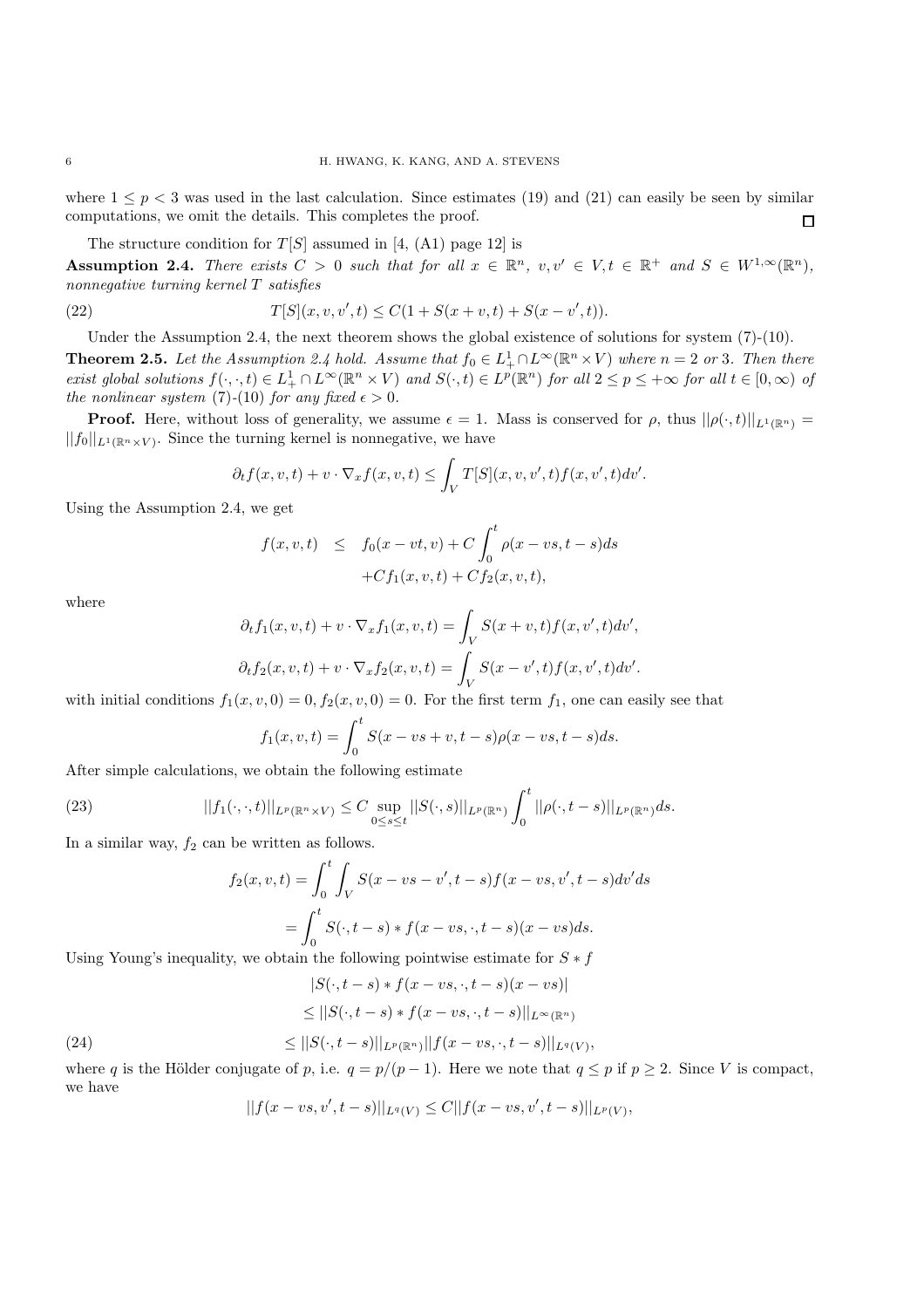where  $C = C(V)$ . Therefore,  $f_2$  satisfies

$$
||f_2(\cdot,\cdot,t)||_{L^p(\mathbb{R}^n\times V)} \leq C \sup_{0
$$

where  $p \geq 2$ . Using  $||\rho(\cdot,t)||_{L^p(\mathbb{R}^n \times V)} \leq C(V)||f(\cdot,\cdot,t)||_{L^p(\mathbb{R}^n \times V)}$  and summing up the above estimates, we obtain for  $p \geq 2$ 

$$
||f(\cdot,\cdot,t)||_{L^p(\mathbb{R}^n\times V)} \leq ||f_0(\cdot,\cdot)||_{L^p(\mathbb{R}^n\times V)}
$$

(25) 
$$
+C(1+\sup_{0\leq s\leq t}||S(\cdot,s)||_{L^p(\mathbb{R}^n)})\int_0^t||f(\cdot,\cdot,s)||_{L^p(\mathbb{R}^n\times V)},
$$

where  $C = C(V)$ . Up to this point, all calculations are independent of dimensions. To estimate, however, the  $L^p$ -norm of S, we need to consider the different cases separately, depending on the dimension. We start with two dimensional case.

# $\bullet$  The two dimensional case:  $\mathbb{R}^2$

Using the estimate (18), for all  $2 \le p < \infty$  we obtain

$$
||f(\cdot,\cdot,t)||_{L^p(\mathbb{R}^2 \times V)} \leq C||f_0(\cdot,\cdot)||_{L^p(\mathbb{R}^2 \times V)} + C(1+t^{\frac{1}{p}})||f_0||_{L^1(\mathbb{R}^2 \times V)} \int_0^t ||f(\cdot,\cdot,s)||_{L^p(\mathbb{R}^2 \times V)}.
$$

Therefore, applying Gronwall's inequality, we have for  $2 \le p < \infty$ .

(26) 
$$
||f(\cdot,\cdot,t)||_{L^p(\mathbb{R}^2\times V)} \leq C||f_0(\cdot,\cdot)||_{L^p(\mathbb{R}^2\times V)}(1+t^{\frac{1}{p}}\exp(Ct^{\frac{1+p}{p}})),
$$

where  $C = C(f_0, V, p)$ . Next we will show the L<sup>∞</sup>-estimate of f. Note first that due to estimate (19), we get

(27) 
$$
||S(\cdot,t)||_{L^{\infty}(\mathbb{R}^2)} \leq Ct^{\frac{1}{2}} \sup_{0 \leq s \leq t} ||f(\cdot,\cdot,s)||_{L^2(\mathbb{R}^2 \times V)} \leq C(t^{\frac{1}{2}} + t \exp(Ct^{\frac{3}{2}})).
$$

The last inequality in (27) is due to the estimate (26) when  $p = 2$ . Letting  $p = \infty$  in (23), we have

$$
||f_1(\cdot,\cdot,t)||_{L^{\infty}(\mathbb{R}^2\times V)}\leq \sup_{0\leq s\leq t}||S(\cdot,s)||_{L^{\infty}(\mathbb{R}^2)}\int_0^t ||\rho(\cdot,t-s)||_{L^{\infty}(\mathbb{R}^2)}ds.
$$

On the other hand, taking  $p = \infty$  and  $q = 1$  in (24), we have

$$
||f_2(\cdot, \cdot, t)||_{L^{\infty}(\mathbb{R}^2 \times V)} \leq C \sup_{0 \leq s \leq t} ||S(\cdot, s)||_{L^{\infty}(\mathbb{R}^2)} \int_0^t ||f(\cdot, \cdot, t - s)||_{L^1(\mathbb{R}^2 \times V)} ds
$$
  
=  $Ct \sup_{0 \leq s \leq t} ||S(\cdot, s)||_{L^{\infty}(\mathbb{R}^2)} ||f_0(\cdot, \cdot)||_{L^1(\mathbb{R}^2 \times V)} ds.$ 

Therefore, combining the above estimates and using (27), we have

$$
||f(\cdot,\cdot,t)||_{L^{\infty}(\mathbb{R}^2 \times V)} \leq C(1+t \sup_{0 \leq s \leq t} ||S(\cdot,s)||_{L^{\infty}(\mathbb{R}^2)})||f_0(\cdot,\cdot)||_{L^1(\mathbb{R}^2 \times V)}
$$
  
+
$$
C(1+\sup_{0 \leq s \leq t} ||S(\cdot,s)||_{L^{\infty}(\mathbb{R}^2)}) \int_0^t ||f(\cdot,\cdot,s)||_{L^{\infty}(\mathbb{R}^2 \times V)}
$$
  

$$
C[1+t^{\frac{3}{2}}+t^2 \exp(Ct^{\frac{3}{2}})]+C[1+t^{\frac{1}{2}}+t \exp(Ct^{\frac{3}{2}})] \int_0^t ||f(\cdot,\cdot,s)||_{L^{\infty}(\mathbb{R}^2 \times V)}.
$$

Gronwall's inequality implies

 $\leq$ 

$$
||f(\cdot,\cdot,t)||_{L^{\infty}(\mathbb{R}^2 \times V)} \leq C[1+t^{\frac{3}{2}}+t^2 \exp(Ct^{\frac{3}{2}})] + C[1+t^{\frac{1}{2}}+t \exp(Ct^{\frac{3}{2}})]
$$
  

$$
\{\int_0^t (1+s^{\frac{3}{2}}+s^2 \exp(Cs^{\frac{3}{2}})) \exp(\int_s^t 1+\tau^{\frac{1}{2}}+\tau \exp(C\tau^{\frac{3}{2}})d\tau)ds\}.
$$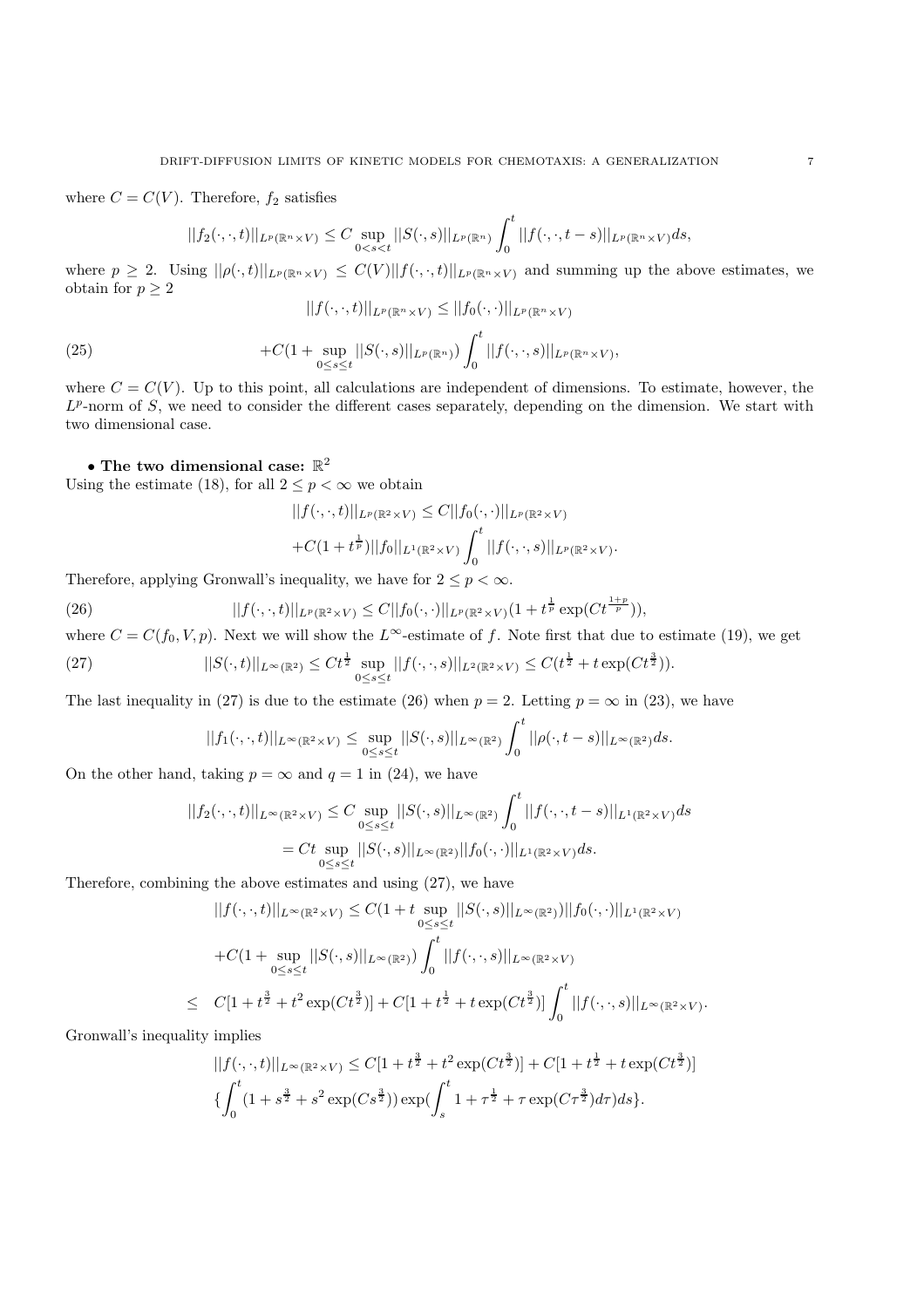After simple calculations and simplifications, we obtain

(28) 
$$
||f(\cdot,\cdot,t)||_{L^{\infty}(\mathbb{R}^2\times V)} \leq C(1+\exp(Ct\exp(Ct^{\frac{3}{2}}))),
$$

where  $C = C(f_0, V)$ .

## $\bullet$  The three dimensional case:  $\mathbb{R}^3$

Note first that, due to (20) and (25), for any p with  $2 \le p < 3$  we obtain

(29) 
$$
||f(\cdot,\cdot,t)||_{L^p(\mathbb{R}^3)} \leq C(1+t^{-\frac{1}{2}+\frac{3}{2p}}\exp(Ct^{\frac{1}{2}+\frac{3}{2p}})),
$$

where  $C = C(f_0, V, p)$  and we used Gronwall's inequality (17). In particular, when  $p = 2$ , we have

(30) 
$$
||f(\cdot, \cdot, t)||_{L^{2}(\mathbb{R}^{3})} \leq C(1 + t^{\frac{1}{4}} \exp(Ct^{\frac{5}{4}}))
$$

Using  $(21)$  and  $(30)$ , we have

(31) 
$$
||S(\cdot,t)||_{L^{\infty}(\mathbb{R}^3)} \leq C(t^{\frac{1}{4}} + t^{\frac{1}{2}} \exp(Ct^{\frac{5}{4}})).
$$

Following a similar procedure as in the two dimensional case, we obtain the following  $L^{\infty}$ -estimate of f.

$$
||f(\cdot,\cdot,t)||_{L^{\infty}(\mathbb{R}^3 \times V)} \leq C(1+t \sup_{0 \leq s \leq t} ||S(\cdot,s)||_{L^{\infty}(\mathbb{R}^3)})||f_0(\cdot,\cdot)||_{L^1(\mathbb{R}^3 \times V)}
$$
  
+
$$
+C(1+\sup_{0 \leq s \leq t} ||S(\cdot,s)||_{L^{\infty}(\mathbb{R}^3)}) \int_0^t ||f(\cdot,\cdot,s)||_{L^{\infty}(\mathbb{R}^3 \times V)} ds.
$$

Therefore, with the aid of (31), one can have

$$
||f(\cdot,\cdot,t)||_{L^{\infty}(\mathbb{R}^3 \times V)} \leq C(1 + t^{\frac{3}{4}} + t^{\frac{3}{2}} \exp(Ct^{\frac{5}{4}}))
$$
  
+C(1 + t^{\frac{1}{4}} + t^{\frac{1}{2}} \exp(Ct^{\frac{5}{4}})) \int\_0^t ||f(\cdot,\cdot,s)||\_{L^{\infty}(\mathbb{R}^3 \times V)}.

Applying Gronwall's inequality and simplifying it, we obtain

(32) 
$$
||f(\cdot,\cdot,t)||_{L^{\infty}(\mathbb{R}^3 \times V)} \leq C[1 + \exp(Ct^{\frac{1}{2}} \exp(Ct^{\frac{5}{4}}))],
$$

 $0 \leq s \leq t$ 

where  $C = C(f_0, V)$ . This completes the proof.

In the proof of Theorem 2.5,  $L^p$  and  $L^\infty$  estimates for f and S are obtained. Since such estimates are of independent interest, we restate them in the next corollary.

**Corollary 2.6.** Let f and S be solutions of the nonlinear system (7)-(10) for fixed  $\epsilon > 0$  (here  $\epsilon = 1$ ). Then, *under the same assumption as in Theorem 2.5,* f and S *satisfy the following estimates for all*  $t \in [0, \infty)$ *.* 

• *Two dimensional case:*

$$
||f(\cdot,\cdot,t)||_{L^p(\mathbb{R}^2 \times V)} \leq C(1+t^{\frac{1}{p}} \exp(Ct^{\frac{1+p}{p}})), \qquad 2 \leq p < \infty,
$$
  

$$
||f(\cdot,\cdot,t)||_{L^{\infty}(\mathbb{R}^2 \times V)} \leq C(1+\exp(Ct \exp(Ct^{\frac{3}{2}}))),
$$
  

$$
||S(\cdot,t)||_{L^{\infty}(\mathbb{R}^2)} \leq C(t^{\frac{1}{2}}+t \exp(Ct^{\frac{3}{2}})).
$$

• *Three dimensional case:*

$$
||f(\cdot,\cdot,t)||_{L^p(\mathbb{R}^3 \times V)} \leq C(1+t^{\frac{1}{2}+\frac{3}{2p}}\exp(Ct^{\frac{1}{2}+\frac{3}{2p}})) \qquad 2 \leq p < 3,
$$
  

$$
||f(\cdot,\cdot,t)||_{L^{\infty}(\mathbb{R}^3 \times V)} \leq C[1+\exp(Ct^{\frac{1}{2}}\exp(Ct^{\frac{5}{4}}))],
$$
  

$$
||S(\cdot,t)||_{L^{\infty}(\mathbb{R}^3)} \leq C(t^{\frac{1}{4}}+t^{\frac{1}{2}}\exp(Ct^{\frac{5}{4}})).
$$

**Proof.** This is a restatement of (26), (27), (28), (29), (31), and (32).

 $\Box$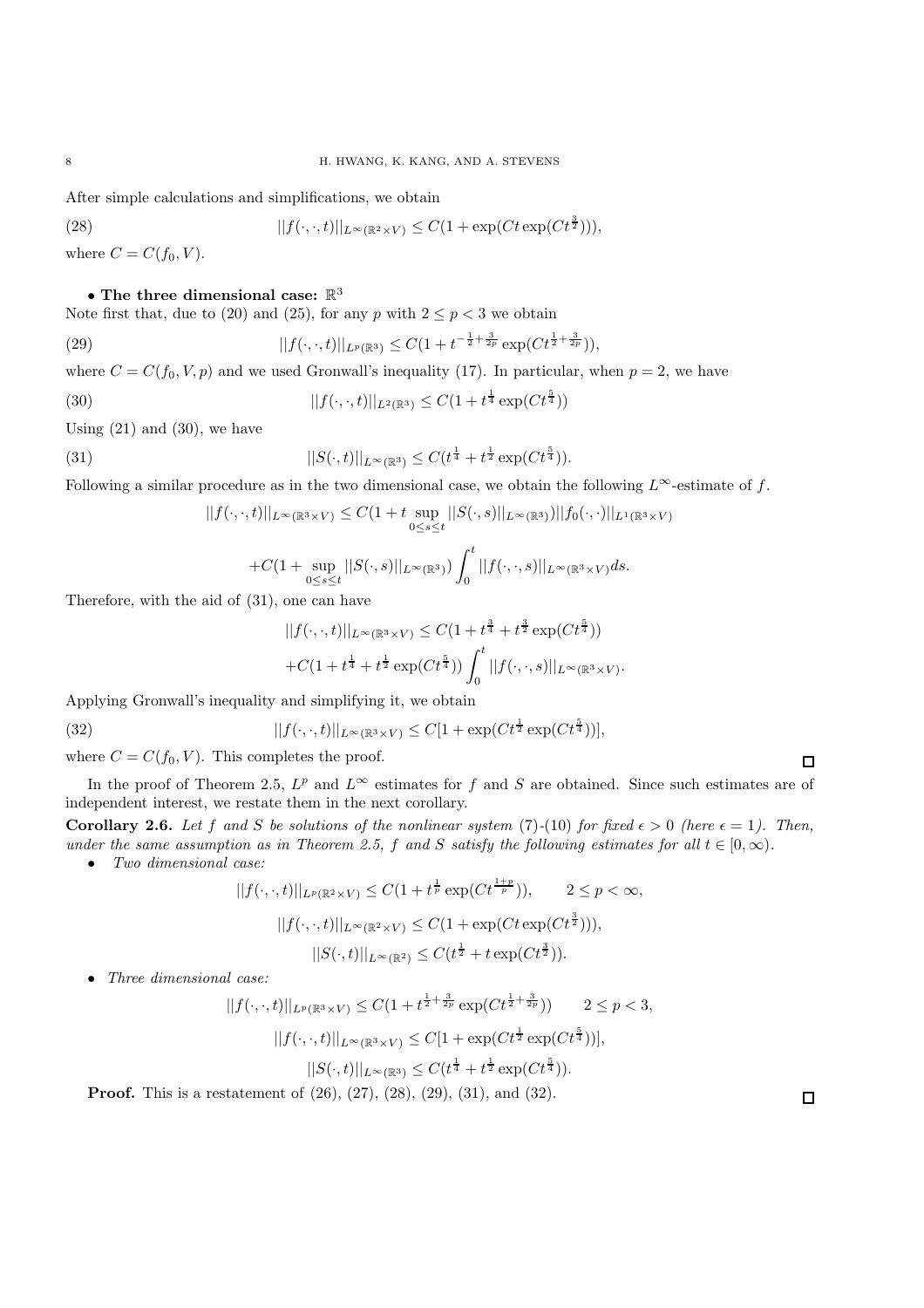**Remark 2.7.** *Before we obtained*  $L^p$ -estimates of f for certain ranges of p which depend on the dimension. By *using interpolation arguments, we can also have similar estimates for other exponents* p *in both cases. Under the same assumption as in Theorem 2.5, when*  $n = 2$ ,  $f$  *satisfies* 

$$
||f(\cdot,\cdot,t)||_{L^p(\mathbb{R}^2 \times V)} \leq C(1 + t^{\frac{p-1}{p}} \exp(Ct^{\frac{3(p-1)}{p}})), \qquad 1 \leq p < 2.
$$

*Indeed, since*  $1 \leq p < 2$ *, we can interpolate the*  $L^p$ -norm of f *in terms of the*  $L^1$  *and*  $L^2$ -norm of f. By similar *arguments, in case* n = 3*, one can have*

$$
||f(\cdot,\cdot,t)||_{L^p(\mathbb{R}^3 \times V)} \leq C \exp(1 + t^{\frac{5(p-1)}{2p}} \exp(Ct^{\frac{5(p-1)}{2p}})), \qquad 1 \leq p < 2,
$$
  

$$
||f(\cdot,\cdot,t)||_{L^p(\mathbb{R}^3 \times V)} \leq C[1 + \exp(Ct^{\frac{p-2}{2p}} \exp(t^{\frac{5(p-2)}{4p}}))]
$$
 $3 \leq p < \infty.$ 

*The last inequality is obtained by interpolating the left-hand side by the*  $L^2$ - and  $L^\infty$ -norm of f. Since compu*tations are straightforward, and thus the details are omitted.* -

## 3. Local existence of diffusion limits

In this section, the diffusion limit for kinetic models of the form (7)-(10) is presented. First, in next lemma, we review estimates for S, which are known from potential theory. Since the proofs are straightforward, the details are omitted (see e.g. [18, Chap. 4] and [19, Chap. 4, 6]).

**Lemma 3.1.** *Let*  $I = [0, T) \subset \mathbb{R}$  *and*  $0 < T < \infty$ *. Suppose*  $\rho \in L^{\infty}(I; L^{1}(\mathbb{R}^{n})) \cap L^{\infty}(I; L^{q}(\mathbb{R}^{n}))$  *where*  $q > n$ *.*  $(1)$  *In the case*  $n = 2$ 

$$
S\in L^\infty(I;W^{1,p}(\mathbb{R}^2))\cap L^\infty(I;\mathcal{C}^{1+\alpha}(\mathbb{R}^2)),\qquad 1\leq p<\infty,\ \ 0<\alpha\leq \frac{q-2}{q},
$$

*and* S *satisfies the following estimate*

$$
||S||_{L^{\infty}(I;W^{1,p}(\mathbb{R}^2))}+||S||_{L^{\infty}(I;\mathcal{C}^{1+\alpha}(\mathbb{R}^2))}\leq C(||\rho||_{L^{\infty}(I;L^1(\mathbb{R}^2))}+||\rho||_{L^{\infty}(I;L^q(\mathbb{R}^2))}).
$$

(2) *In the case*  $n = 3$ 

$$
S \in L^{\infty}(I;W^{1,p}(\mathbb{R}^3)) \cap L^{\infty}(I;C^{1+\alpha}(\mathbb{R}^3)), \qquad 1 \le p < \infty, \ \ 0 < \alpha \le \frac{q-3}{q},
$$

*and* S *satisfies the following estimates*

$$
||S||_{L^{\infty}(I;W^{1,p}(\mathbb{R}^3))}+||S||_{L^{\infty}(I;\mathcal{C}^{1+\alpha}(\mathbb{R}^3))}\leq C(||\rho||_{L^{\infty}(I;L^1(\mathbb{R}^3))}+||\rho||_{L^{\infty}(I;L^q(\mathbb{R}^3))}).
$$

We need similar assumptions on  $\phi_{\epsilon}^{S}[S]$  and  $\phi_{\epsilon}^{A}[S]$  as in [4].

**Assumption 3.2.** *There exist*  $\gamma > 0$  *and a non-decreasing function*  $\Lambda \in L^{\infty}_{loc}$ *, such that* 

$$
\begin{aligned} \phi_{\epsilon}^S[S] &\geq \gamma (1 - \epsilon \Lambda(||S||_{W^{1,\infty}(\mathbb{R}^n)}))FF'\\ \int_V \frac{\phi_{\epsilon}^A[S]^2}{F\phi_{\epsilon}^S[S]}dv' &\leq \epsilon^2 \Lambda(||S||_{W^{1,\infty}(\mathbb{R}^n)}, \end{aligned}
$$

*where*  $F \in L^{\infty}(V)$  *is a positive velocity distribution satisfying Assumption 1.1, and*  $\phi_{\epsilon}^{S}$  *and*  $\phi_{\epsilon}^{A}$  *are defined in Lemma 1.2.*

**Theorem 3.3.** Let the Assumption 1.1 and Assumption 3.2 hold and let  $q > n$  with  $n = 2, 3$ . Assume further *that*

$$
f_0 \in \chi_q = L^1(\mathbb{R}^n \times V) \cap L^q(\mathbb{R}^n \times V; \frac{dxdv}{F^{q-1}}).
$$

*Then there exists a*  $t^* > 0$ *, independent of*  $\epsilon$ *, such that the solution*  $f_{\epsilon}$ *,*  $S_{\epsilon}$  *satisfies* 

$$
f_{\epsilon} \in L^{\infty}((0, t^*); \chi_q),
$$

$$
S_{\epsilon} \in L^{\infty}((0, t^*); W^{1, p}(\mathbb{R}^n) \cap C^{1+\alpha}(\mathbb{R}^n)), \qquad 1 \le p < \infty, \ \alpha = \frac{q-n}{q},
$$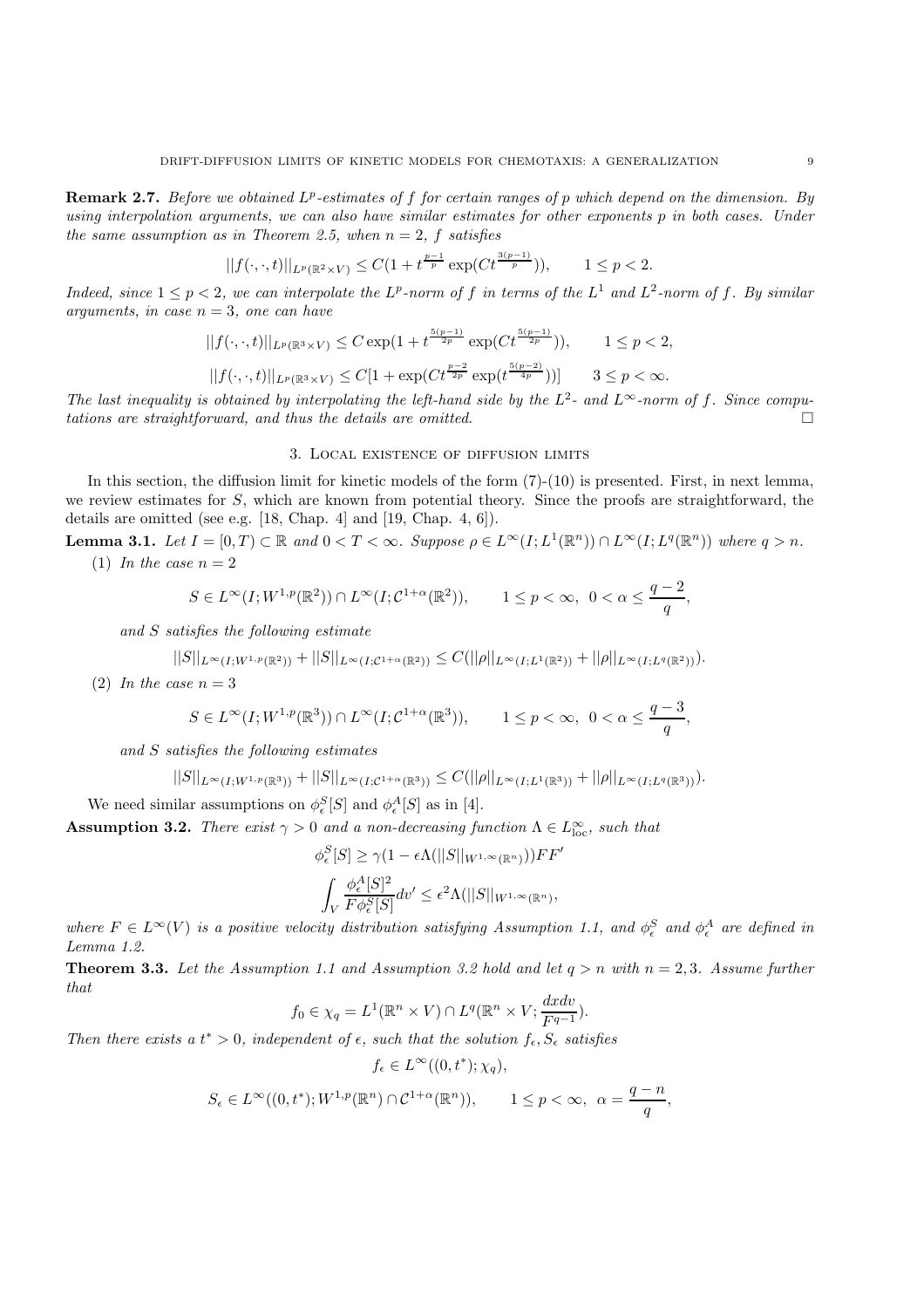10 H. HWANG, K. KANG, AND A. STEVENS

(33) 
$$
r_{\epsilon} = \frac{f_{\epsilon} - \rho_{\epsilon} F}{\epsilon} \in L^{2}((0, t^{*}); \mathbb{R}^{n} \times V : \frac{dx dv dt}{F}).
$$

**Proof.** This can be shown by following the same procedure given in the proof of Theorem 4 in [4], and therefore, the details are omitted.  $\Box$ 

Now we are ready to prove the existence of the diffusion limit in a short time interval.

**Theorem 3.4.** Let the assumption of Theorem 3.3 hold. Assume further that for families  $(S_{\epsilon})$ , which are  $uniformly$  bounded in  $L^{\infty}_{loc}([0,\infty); \mathcal{C}^{1+\alpha}(\mathbb{R}^n))$  *for some*  $\alpha$  *as*  $\epsilon \to 0$  *with*  $0 < \alpha \leq 1$ *, such that*  $S_{\epsilon}$  *and*  $\nabla S_{\epsilon}$ *converges to*  $S_0$  *and*  $\nabla S_0$ *, respectively, in*  $L_{\text{loc}}^p([0,\infty);\mathbb{R}^n)$  *for some*  $p > n/(n-1)$  *with*  $n = 2,3$ *, we have the convergence*

$$
T_{\epsilon}[S_{\epsilon}] \to T_0[S_0]
$$
 in  $L_{\text{loc}}^p([0,\infty); \mathbb{R}^n \times \bar{V} \times \bar{V}),$ 

(34) 
$$
\frac{\mathcal{T}_{\epsilon}[S_{\epsilon}](F)}{\epsilon} = \frac{2}{\epsilon} \int_{V} \phi_{\epsilon}^{A}[S_{\epsilon}]dv' \to \mathcal{T}_{1}[S_{0}](F) \quad in \quad L_{\text{loc}}^{p}([0,\infty);\mathbb{R}^{n} \times \bar{V}).
$$

*Then solution*  $f_{\epsilon}$  *and*  $S_{\epsilon}$  *of* (7)-(10) *satisfy* 

$$
f_{\epsilon} \to \rho_0 F \qquad in \quad L^{\infty}((0, t^*); \chi_q) \text{ weak } *,
$$
  
\n
$$
S_{\epsilon} \to S_0 \qquad in \quad L^q_{\text{loc}}((0, t^*); \mathbb{R}^n), \qquad 1 \le q < \infty,
$$
  
\n
$$
\nabla S_{\epsilon} \to \nabla S_0 \qquad in \quad L^q_{\text{loc}}((0, t^*); \mathbb{R}^n), \qquad 1 \le q < \infty.
$$

**Proof.** Since the proof is similar to that of Theorem 5 in [4], we present only a brief sketch of the procedure. First we note, due to (33), that

$$
J_{\epsilon} = \frac{1}{\epsilon} \int_{V} v f_{\epsilon} dv = \int_{V} v r_{\epsilon} dv \in L^{2}((0, t^{*}); L^{2}(\mathbb{R}^{n}))
$$

uniformly in  $\epsilon$ . Recalling the cell conservation equation (11), one can easily see that

$$
\partial_t(\nabla S_\epsilon) \in L^2((0,t^*);L^2_{\rm loc}(\mathbb{R}^n))
$$

by considering the gradient of the convolution of (10). The strong convergence follows combining the above estimate and the parabolic regularity for the convolutions defining  $S_{\epsilon}$  and  $\nabla S_{\epsilon}$  from  $\rho_{\epsilon}$ . Therefore, the kinetic equation (7) leads to

$$
\epsilon \frac{\partial f_{\epsilon}}{\partial t} + v \cdot \nabla_x f_{\epsilon} = -\rho_{\epsilon} \frac{\mathcal{T}[S_{\epsilon}](F)}{\epsilon} - \mathcal{T}_{\epsilon}[S_{\epsilon}](r_{\epsilon}).
$$

By assumption (34) and passing to the limit, we obtain

$$
\mathcal{T}_0[S_0](r_0) = -vF \cdot \nabla \rho_0 - \rho_0 \mathcal{T}_1[S_0](F).
$$

This equation can be solved as (14). The limit of the cell conservation equation is  $\partial_t \rho_0 + \nabla \cdot J_0 = 0$  with  $J_0 = \int_V v r_0 dv$ . This completes the proof.  $\Box$ 

**Remark 3.5.** *In Theorem 3.4, the local existence of the diffusion limit was shown. However, we do not know whether the limit exists globally in time or blows up in finite time. There are fewer results about regularity questions for the full parabolic-parabolic system* (1)-(3)*, in particular, in case the domain is*  $\mathbb{R}^n$  *when compared to the large amount of blow-up results that are known for the parabolic-elliptic system (see e.g.* [3]*,* [8]*,* [9]*,* [10]*,* [11]*,* [20] *for unbounded domains, and for sake of space compare the survey paper* [14] *for the results on bounded domains). To the best of the authors' knowledge, blow up results in finite time for the full parabolic-parabolic system are only due to Herrero and Vel´azquez,* [12] *when the domain is a disk in two dimension (compare also the related results in* [13]*,* [15]*, and* [25] *for blow up which might happen in either finite or infinite time). It seems, however, to be an open problem whether or not solutions of the full parabolic-parabolic system blow up in finite time in the whole space*  $\mathbb{R}^n$ ,  $n = 2, 3$ *. Recently, in* [21]*, it was shown that self-similar solutions exist globally in time in two dimension for suitable initial conditions, i.e.*  $\int_{\mathbb{R}^2} u_0 < 8\pi$ .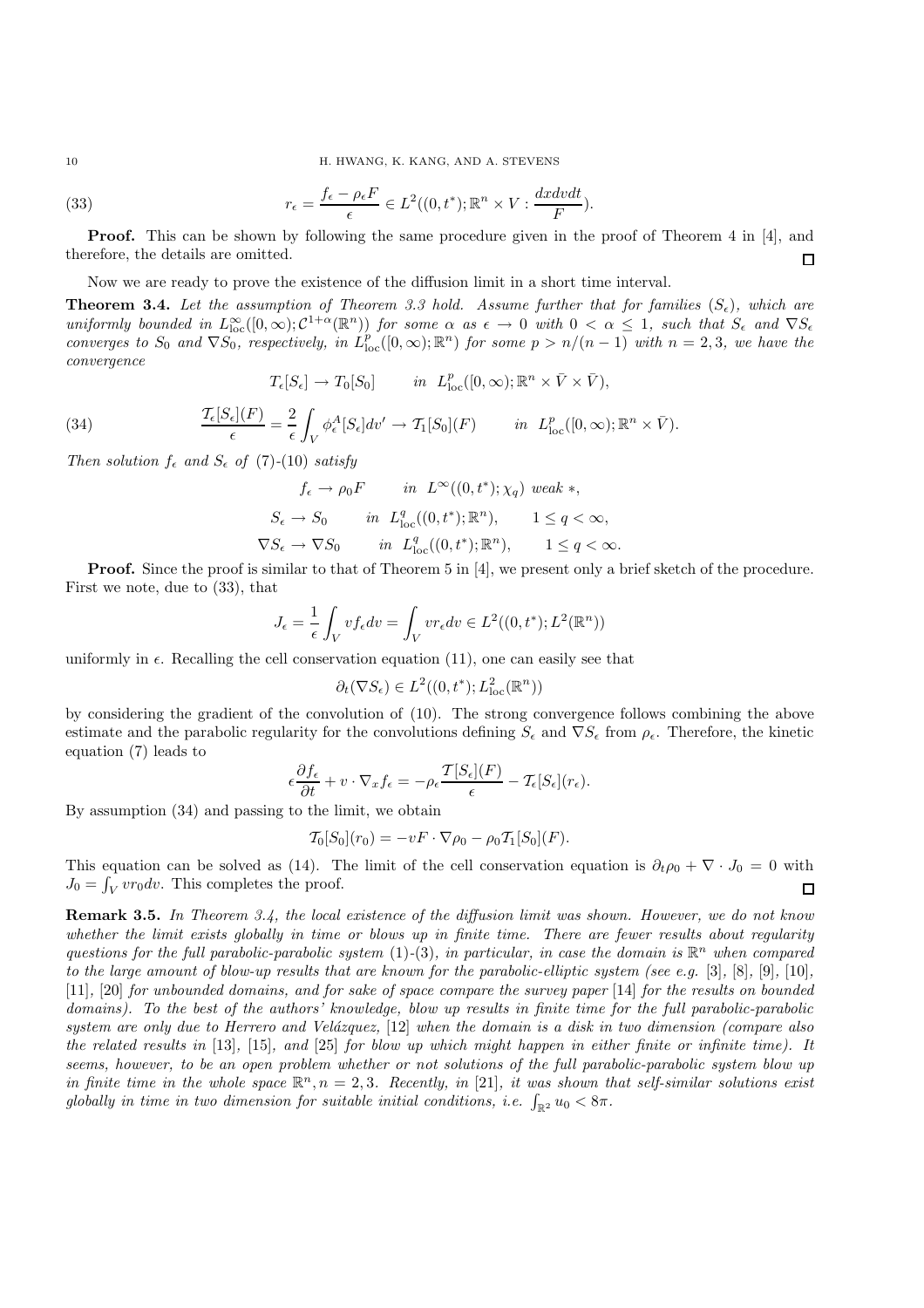**Remark 3.6.** *As mentioned earlier, in this article, we consider the chemo-attractant equation with no decay term. Our results, however, can easily be extended to the case with non-zero decay term. Indeed,* S *has similar estimates as in the case with zero decay term because the fundamental solution for this case is of the following form*

$$
(4\pi t)^{-\frac{n}{2}} \exp(-\frac{|x|^2}{4t} - \beta t).
$$

*Furthermore, we can also extend our arguments to more general types of production and degradation of the external stimulus. More precisely, one can consider*  $\phi(\rho, S)$  *in* (3) *of the form* 

$$
\phi(\rho, S) = \alpha(\rho, S)\rho - \beta(\rho, S)S.
$$

*If*  $\alpha(\cdot, \cdot)$  *is positive,*  $\beta(\cdot, \cdot)$  *is nonnegative and both functionals are bounded, then one obtains the same estimates for* S *as in Lemma 2.3. Since the rest of our arguments follows the same procedures, we omit the details.* - $\Box$ 

**Remark 3.7.** *In* [4, section 3] *and* [5, section 2] *specific examples for the 3D turning kernel are presented. For instance, if turning kernel is*  $T_{\epsilon} = \varphi(S(x,t), S(x+\epsilon v+t))$  *where*  $\varphi$  *is strictly positive and increasing with respect to second argument. This kernel satisfies the structure condition* (22)*. So global existence of solutions for the kinetic model with an elliptic equation for* S *is known for fixed*  $\epsilon > 0$ . The drift-diffusion limit was also proven *locally in time. By using asymptotic expansion, we have*

$$
T_{\epsilon}[S] = T_0[s] + T_1[S] + O(\epsilon^2), \qquad T_0[S] = \varphi(S, S), \ T_1[S] = \varphi_2(S, S)v \cdot \nabla S,
$$

*where*  $\varphi_2$  *is the partial derivative of*  $\varphi$  *with respect to the second argument. In this case, the chemotactic sensitivity and diffusive coefficient can be computed explicitly (see* [5, page 5]*)*

$$
\chi(S_0) = \frac{\varphi_2(S_0, S_0)d}{\varphi(S_0, S_0)|V|}, \quad D(S_0) = \frac{d}{\varphi(S_0, S_0)|V|^2}, \qquad d = \frac{1}{3} \int_V |v|^2 dv.
$$

*In general,*  $\chi$  *and*  $D$  *are variables of*  $S_0$ *, but they may become constants with a particular choice of*  $\varphi$  *as indicated in* [5, see Example 1]*. More precisely, if*  $\varphi$  *is of the form* 

$$
\varphi(S, \tilde{S}) = \psi(\tilde{S} - S), \quad \psi(x) = C_1 \frac{x}{\sqrt{1 + x^2}} + C_2, \qquad C_2 > C_1 > 0,
$$

*then one can easily see that*  $\varphi$  *is strictly positive and increasing, and*  $\varphi(S_0, S_0) = C_2, \varphi_2(S_0, S_0) = C_1$ *, which immediately implies that* χ *and* D *are constants. Therefore, in such case, the macroscopic equation is*

$$
\partial_t \rho_0 - \nabla \cdot (D \nabla \rho_0 - \chi \rho_0 \nabla S) = 0, \qquad -\Delta S_0 = \rho_0, in \mathbb{R}^3,
$$

*with constant coefficients* D *and*  $\chi$ . Blowup for the solutions of this system for  $\chi = D$  was proven, compare the *reference list in remark 3.5. In our case the macroscopic equation for* (7) *and* (10) *becomes*

$$
\partial_t \rho_0 - \nabla \cdot (D \nabla \rho_0 - \chi \rho_0 \nabla S) = 0, \quad \partial_t S_0 - \Delta S_0 = \rho_0, \qquad in \ \mathbb{R}^n, n = 2, 3.
$$

*We also obtain global existence of solutions for the kinetic model and local existence of solutions for the driftdiffusion limit. However, we do not know global existence or blow up in finite time for the macroscopic equation*  $as indicated in Remark 3.5.$ 

**Remark 3.8.** *Results on the direct regularizations of blowup solutions of the parabolic Keller-Segel model are* discussed in [27]. Velázquez considered the model

(35) 
$$
u_t = \Delta u - \nabla \cdot (G_\epsilon(u)\nabla v), \qquad (x, t) \in \mathbb{R}^2 \times \mathbb{R}^+ -\Delta v = u, \qquad (x, t) \in \mathbb{R}^2 \times \mathbb{R}^+
$$

where  $G_{\epsilon}(u) = \frac{1}{\epsilon} Q(\epsilon u)$  and  $Q(\xi)$  *is an increasing function which satisfies* 

$$
Q(\xi) = \xi + O(\xi^2) \text{ as } \xi \to 0,
$$
  

$$
Q(\xi) \sim \text{const. as } \xi \to \infty,
$$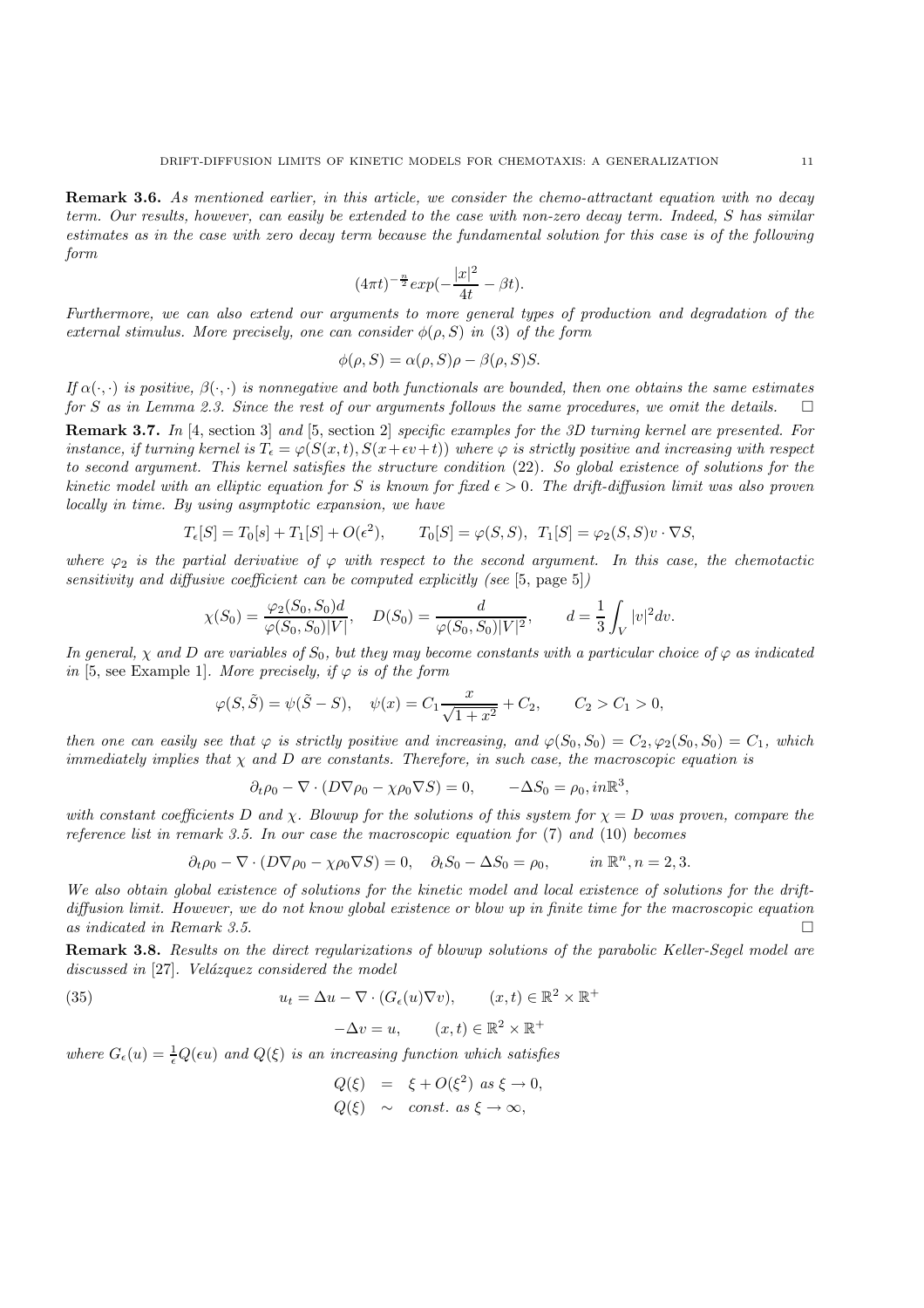*e.g.*  $Q(\xi) = \xi/(1+\xi)$ *. For*  $\epsilon > 0$  *the solutions of* (35) *are globally defined in time under general assumptions on the initial data.* If  $\epsilon = 0$  then  $G_{\epsilon}(u) = G_0(u) = u$ , so the system reads

$$
u_t = \Delta u - \nabla \cdot (u \nabla v), \qquad -\Delta v = u,
$$

*and solutions blow-up in finite time if their initial mass is large enough. It is then a rather natural question to try to understand the asymptotics of the solutions of* (35) *when approaches zero. This has been addressed in* [27] *by using formal asymptotic expansions. With this method it has been seen that there are solutions of* (35) *which have a finite amount of mass concentrated in a neighborhood of a set of points*  $x_i(t)$ *. In the limit*  $\epsilon \to 0$ *the function* u *that characterizes the solution of* (35) *approaches to a continuous, bounded density plus a set of moving Dirac masses placed at the points*  $x_i(t)$  *and having masses*  $M_i(t)$ *. If one denotes* u *as the smooth part of the solution in the limit*  $\epsilon \to 0$  *it turns out that, according to the analysis done in* [27]*, the joint dynamics of the singular parts of the solution plus the smooth part is given by*

(36)  
\n
$$
u_{t} = \Delta u - \nabla \cdot (u \nabla v) + \frac{1}{2\pi} \sum_{j=1}^{N} M_{j}(t) \frac{(x - x_{j}(t))}{|x - x_{j}(t)|^{2}} \cdot \nabla u, \quad (x, t) \in \mathbb{R}^{2} \times R^{+}
$$
\n
$$
-\Delta v = u, \quad (x, t) \in \mathbb{R}^{2} \times R^{+}
$$
\n
$$
\dot{x}_{i}(t) = \Gamma(M_{i}(t))A_{i}(t), \quad t > 0, \quad i = 1, 2, ..., N
$$
\n
$$
A_{i}(t) = -\sum_{j=1, j \neq i}^{N} \frac{M_{j}(t)(x_{i}(t) - x_{j}(t))}{2\pi |x_{i}(t) - x_{j}(t)|^{2}} + \nabla v(x_{i}(t), t), \quad t > 0
$$
\n
$$
\frac{dM_{i}(t)}{dt} = u(x_{i}(t), t)M_{i}(t), \quad t > 0, \quad i = 1, 2, ..., N,
$$

*where*  $\Gamma(M)$  *can be computed in terms of*  $Q(\xi)$ *. Moreover, the question of describing how the solutions of* (35) *that are initially of order one can develop regions with high mass densities by means of the blow-up mechanism for* (35) *with*  $\epsilon = 0$  *has also been considered in* [27]*. Therefore, system* (36) *can be considered as a way of continuing the solutions of* (35) *beyond the blow-up time for*  $\epsilon = 0$ *. The well posedness of this model is analyzed in* [28]*.*

*An interesting question is if and how the "kinetic regularizations" compare to certain "regularizations of the parabolic model".*

## **REFERENCES**

- [1] W. Alt Biased random walk models for chemotaxis and related diffusion approximations, J. Math. Biol. **9** (1980), 147–177.
- [2] W. Alt Singular perturbation of differential integral equations describing biased random walks, J. Reine Angew. Math. 322 (1981), 15–41.
- [3] M. P. BRENNER, P. CONSTANTIN, L. P. KADANOFF, A. SCHENKEL, & S. C. VENKATARAMANI Diffusion, attraction and collapse, nonlinearity, **12** (4): 1071–1098, 1999.
- [4] F. A. C. C. CHALUB, P. MARKOWICH, B. PERTHAME, & C. SCHMEISER Kinetic models for chemotaxis and their drift-diffusion limits, ANUM preprint 4/02, Vienna Technical University, 2002.
- [5] F. A. C. C. CHALUB, P. MARKOWICH, B. PERTHAME, & C. SCHMEISER On the derivation of drift-diffusion model for chemotaxis from kinetic equations, ANUM preprint 14/02, Vienna Technical University, 2002.
- [6] L. C. Evans Partial differential equations, AMS Press, 1998.
- [7] G. B. FOLLAND Real analysis. Modern techniques and their applications, Pure and Applied Mathematics, A Wiley-Interscience Publication, John Wiley & Sons, Inc., New York, 1984.
- [8] M. A. HERRERO Asymptotic properties of reaction-diffusion systems modeling chemotaxis, Applied and industrial mathematics, Venice–2, 1998, Kluwer Acad. Publ., Dordrecht, 2000, 89–108.
- [9] M. A. HERRERO, E. MEDINA, & J. J. L. VELÁZQUEZ Finite-time aggregation into a single point in a reaction-diffusion system, Nonlinearity **10** (1997), no. 6, 1739–1754.
- [10] M. A. HERRERO, E. MEDINA, & J. J. L. VELÁZQUEZ Self-similar blow-up for a reaction-diffusion system, J. Comput. Appl. Math. **97** (1998), no. 1-2, 99–119.
- [11] M. A. HERRERO & J. J. L. VELÁZQUEZ Singularity patterns in a chemotaxis model, Math. Ann. **36** (1996), no. 4, 583–623.
- [12] M. A. HERRERO & J. J. L. VELÁZQUEZ A blow-up mechanism for a chemotaxis model, Ann. Scuola Norm. Sup. Pisa Cl. Sci. (4) **24** (1998), no. 4, 633–683.